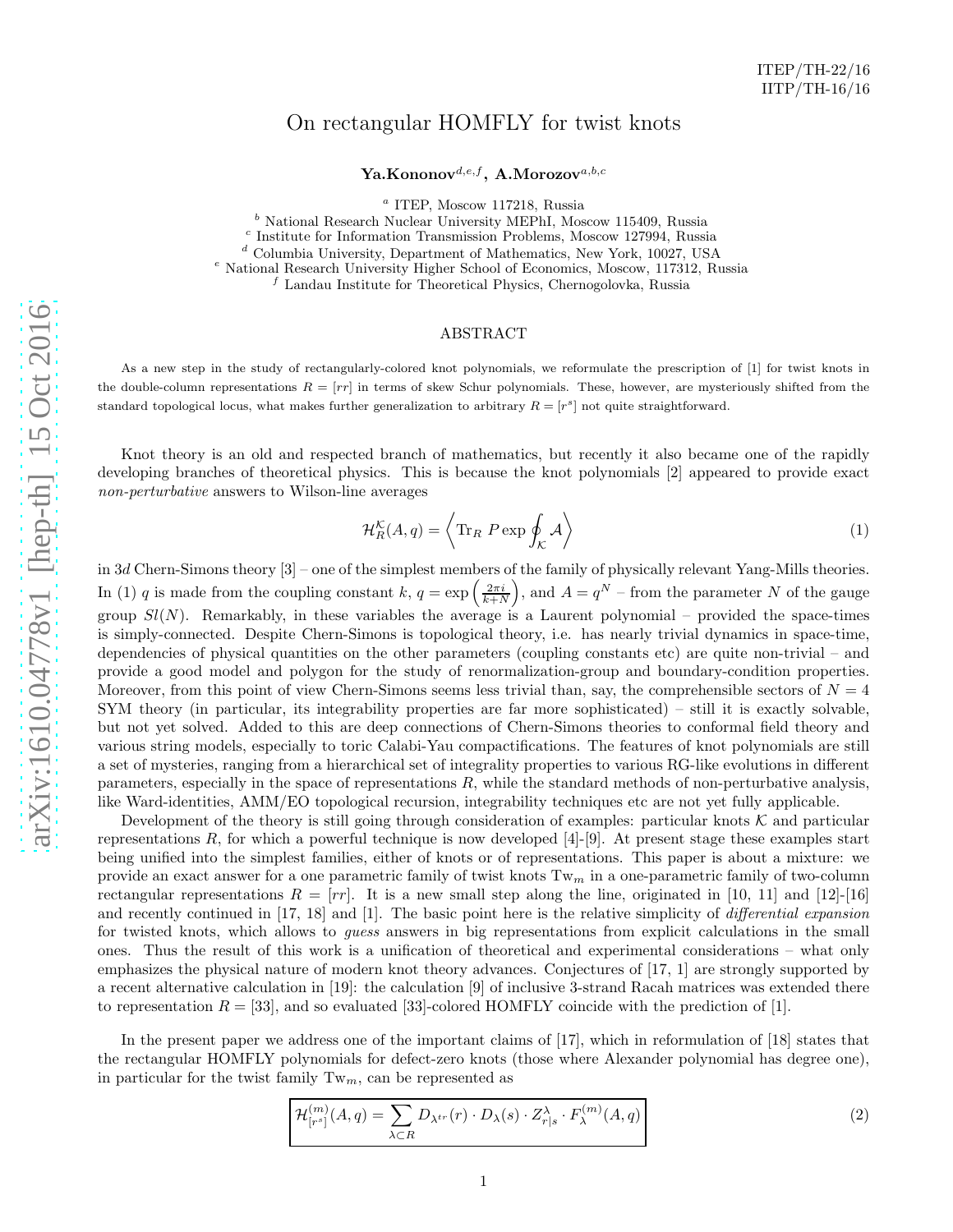where quantum dimensions

$$
D_{\lambda}(N) := \chi_{\lambda} \{ p_k^* \}
$$
\n<sup>(3)</sup>

are made from the Schur polynomials  $\chi_{\lambda/\mu}$  [20] at the topological locus [21],

$$
p_k^* = \frac{\{A^k\}}{\{q^k\}} = \frac{[Nk]}{[k]} \tag{4}
$$

we use the standard notation  $\{x\} = x - x^{-1}$  and  $[k] = \{q^k\}/\{q\}$ . The Z-factors, associated with the Young diagrams  $\lambda$  are defined as

$$
Z_{r|s}^{\lambda}(A,q) := \prod_{\square \in \lambda} Z_{r|s}^{(a'(\square) - l'(\square))} = \prod_{\square \in \lambda} \{ Aq^{r+a'(\square) - l'(\square)} \} \{ Aq^{-s+a'(\square) - l'(\square)} \}
$$
(5)

and the dependence on the knot itself is concentrated in the set of *polynomial* factors  $F_{\lambda}^{\mathcal{K}}(A, q)$ , which are instead independent of the original representation  $R = [r^s]$ . The factors F are especially simple for the three simplest twist knots: figure-eight  $K = 4<sub>1</sub> = Tw<sub>-1</sub>$ , unknot Tw<sub>0</sub> and the trefoil  $3<sub>1</sub> = Tw<sub>1</sub>$ :

$$
F_{\lambda}^{4_1} = F_{\lambda}^{(-1)} = 1
$$
  
\n
$$
F_{\lambda}^{unknown} = F_{\lambda}^{(0)} = \delta_{\lambda, \emptyset}
$$
  
\n
$$
F_{\lambda}^{3_1} = F_{\lambda}^{(1)} = (-A^2)^{|\lambda|} \cdot q^{2\beta(\lambda)}
$$
\n(6)

with  $\beta(\lambda) = \sum_{\square \in \lambda} (a'(\square) - l'(\square)).$ 

However, for arbitrary twist knots  $Tw_m$  the factors  $F_{\lambda}^{(m)}$  $\lambda^{(m)}$  are amusingly non-trivial. In [13] they were found for all single-column diagrams  $\lambda$  – and they appeared to be polynomials, composed from the sums of fractions(!). In [1] the general structure of this decomposition was revealed and numerous examples were explicitly worked out. It turned out that the numerators in fractions for multi-column  $\lambda$  can also look non-trivial, and it was difficult to work out a general formula already for the two-column case. The purpose of the present paper is to resolve this particular problem: we recognize in the numerators the skew Schur functions, evaluated at mysteriously-shifted topological locus and provide the generic formula for  $F_{\lambda}^{(m)}$  with arbitrary two-column Young diagram  $\lambda$ :

$$
F_{\lambda}^{(m)} = \sum_{\mu \subset \lambda} f_{\lambda,\mu} \cdot \Lambda_{\mu}^{2m} = (-A^2)^{|\lambda|} q^{\beta(\lambda)} \sum_{\mu \subset \lambda} (-)^{|\mu|} \cdot \frac{\chi_{\lambda/\mu}^{**} \chi_{\mu}^{**}}{\chi_{\lambda}^{**}} \cdot g_{\lambda,\mu} \cdot \Lambda_{\mu}^{2m}
$$
(7)

where sum goes over all the Young sub-diagrams  $\mu$  of  $\lambda$ , the m-dependence is concentrated in the powers of "eigenvalues"  $\Lambda_{\mu}$  and  $g_{\lambda,\mu}(A,q)$  are some ratios of the "differentials"  $D_k = \{Aq^k\}$ . All non-factorized contributions and even all q-number-dependent combinatorial coefficients are captured by the skew-Schur functions  $\chi_{\lambda/\mu}$  [20], which are defined by decomposition formula

$$
\chi_{\lambda}\{p'_{k}+p''_{k}\}=\sum_{\mu\subset\lambda}\chi_{\lambda/\mu}\{p'_{k}\}\cdot\chi_{\mu}\{p''_{k}\}\tag{8}
$$

or

$$
\chi_{\lambda}\{p'_{k} - p''_{k}\} = \sum_{\mu \subset \lambda} (-)^{|\mu|} \chi_{\lambda/\mu}\{p'_{k}\} \cdot \chi_{\mu^{tr}}\{p''_{k}\}\tag{9}
$$

what at  $p'' = p' = p$  implies

$$
\sum_{\mu \subset \lambda} (-)^{|\mu|} \frac{\chi_{\lambda/\mu} \{p\} \chi_{\mu^{tr}} \{p\}}{\chi_{\lambda} \{p\}} = \frac{\chi_{\lambda} \{0\}}{\chi_{\lambda} \{p\}} = \delta_{\lambda, \emptyset}
$$
\n(10)

for non-empty  $\lambda$ . Alternatively, skew characters can be expressed through Littlewood-Richardson coefficients:

if 
$$
\chi_{\mu}\chi_{\nu} = \sum_{\lambda} C^{\lambda}_{\mu\nu}\chi_{\lambda}
$$
, then  $\chi_{\lambda/\mu} = \sum_{\nu} C^{\lambda}_{\mu\nu}\chi_{\nu}$  (11)

but this definition is of less use for our purposes.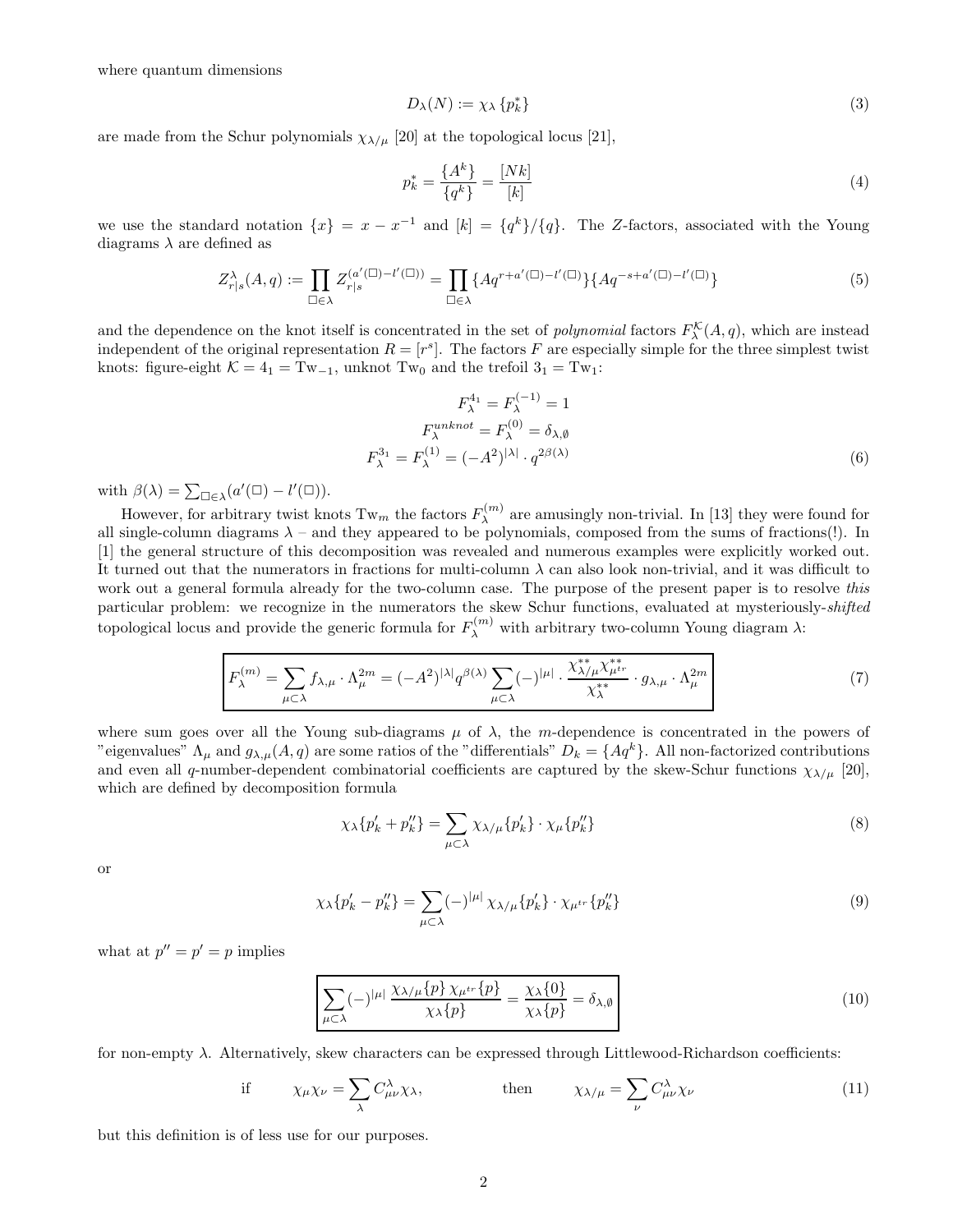The peculiarity of (7) is that characters are taken not at the topological locus  $p_k^* = \{A^k\}/\{q^k\}$ , but at the shifted one,  $p_k^{**}$  with A multiplied by a  $\mu$ -dependent power of q, see below. Eq.(7) is a very general formula, and it presumably holds for arbitrary  $\lambda$ , however, explicit expression for the products  $f_{\lambda,\mu}$  is currently available only for the double-column  $\lambda$ 's (and just a little more). For expressions like (7) the simple formulas (6) look like non-trivial sum rules. Eq.(10) provides an archetypical example of such sum rule for skew characters, but (6) is its sophisticated deformation, including the  $\mu$ -dependent shifts from the topological locus and ratios of differentials which in this context can be considered as compensating factors.

The sample example is the formula [13] for pure symmetric representations where contributing are only the single-column Young diagrams contribute  $\lambda = [a+1]$  and  $\mu = [i+1]$ , It can be compactly rewritten through shifted skew characters as

$$
f_{[a+1],[i+1]} \cdot \frac{\chi_{[a+1]/[i+1]}^{**}\chi_{[i+1]}^{**}}{\chi_{[a+1]}^{**}} = (-)^{i+1} \frac{D_i! \ D_{i-1}!}{D_{2i}!} \left(\frac{\chi_{[a+1]/[i+1]}^{*}\chi_{[i+1]}^{*}}{\chi_{[a+1]}^{*}}\right)_{A \longrightarrow A \cdot q^{i+1}} = \frac{D_0 D_{2i+1}}{D_{i+1} D_i} \left(\frac{\chi_{[a+1]/[i+1]}^{*}\chi_{[i+1]}^{*}}{\chi_{[a+1]}^{*}}\right)_{A \longrightarrow A \cdot q^{i+1}} = \frac{D_a D_{2i+1}}{D_{a+i+1} D_i} \left(\frac{\chi_{[a+1]/[i+1]}^{*}\chi_{[i+1]}^{*}}{\chi_{[a+1]}^{*}}\right)_{A \longrightarrow A \cdot q^{i}} \tag{12}
$$

Here  $D_k! = \prod_{i=0}^k D_i = \prod_{i=0}^k \{Aq^i\}$ , with the usual prescription  $D_{-|k|}! = \prod_{i=1}^{|k|-1} \mathcal{D}_{-i}^{-1}$ , The ratio of factorials can be rewritten as  $\frac{D_i! \ \mathcal{D}_{i-1}!}{\mathcal{D}_{2i}!} = \prod_{k=1}^i \frac{\{A^{**}/q^k\}}{\{A^{**}q^k\}}$  ${A^{**}q^a \over \{A^{**}q^k\}}$  with  $A^{**} = A \cdot q^i$  and can be absorbed in the switch  $\chi_{[i+1]} \longrightarrow \chi_{[i+1]^{tr}} =$  $\chi_{[1^{i+1}]}.$  Dependence of additional factor  $\frac{D_a D_{2i+1}}{D_{a+i+1} D_i}$  at the r.h.s. on a is due to the change of the shift from  $i+1$  to  $i$  – in the former case this particular formula looks simpler, but generalization to arbitrary 1-hook diagrams  $\lambda$  is much better in the latter case:

$$
F_{(a,b)}^{(m)} = \left(Aq^{\frac{a-b}{2}}\right)^{a+b+1} \frac{D_0}{D_a! \, \bar{D}_b!} \cdot \left(1 + \sum_{i=0}^a \sum_{j=0}^b G_{(a,b)}^{(i,j)} \cdot (Aq^{i-j})^{2m(i+j+1)} \cdot \left(\frac{\chi_{(a,b)/(i,j)}^* \chi_{(i,j)}^*}{\chi_{(a,b)}^*}\right)_{A \longrightarrow A \cdot q^{i-j}}\right) \tag{13}
$$

with

$$
G_{(a,b)}^{(i,j)} = \frac{D_a! \, D_{a+i-j}!}{D_{a+i+1}! \, D_{a-j-1}!} \cdot \frac{\bar{D}_b! \, \bar{D}_{b-i+j}!}{\bar{D}_{b+j+1}! \, \bar{D}_{b-i-1}!} \cdot \frac{D_{2i+1} \, \bar{D}_{2j+1}}{D_{i-j}^2}
$$
(14)

It is important that (13) is symmetric under the change  $(a, i, q) \longleftrightarrow (b, j, -1/q)$ , and this requires the shift to be  $i - j$ , what means i rather than  $i + 1$  at  $j = 0$ .

The first unity in brackets in (13) describes the contribution of the empty sub-diagram  $\mu = \emptyset$ , and it is different from all other contributions. The situation will be similar for multi-hook  $\lambda$ : there will be different series of terms, associated with different number of hooks – and even arms and legs – in the sub-diagrams  $\mu$ . For the two-column  $\lambda = [r_1, r_2]$ , there are three different classes of non-empty  $\mu \subset \lambda$ , which can be pictorially represented as

$$
\lambda = [r_1, r_2] = [a_1 + 1, a_2 + 2] = (a_1, 1||a_2, 0)
$$



where a and i refer to the "pyramid" notation  $\lambda = (a_1, b_1||a_2, b_2||...)$  and  $\mu = (i_1, j_1||i_2, j_2||...)$  of [17] and [1] (this is actually the Frobenius parametrization of Young diagrams by hook variables). In this notation  $a_{f+1} \leq a_f$ ,  $i_{f+1} < i_f$ ,  $i_f \le a_f$  and similarly for b and j. Note that  $a_f = b_f = 0$  correspond to single-box floor/hook, not to an empty one.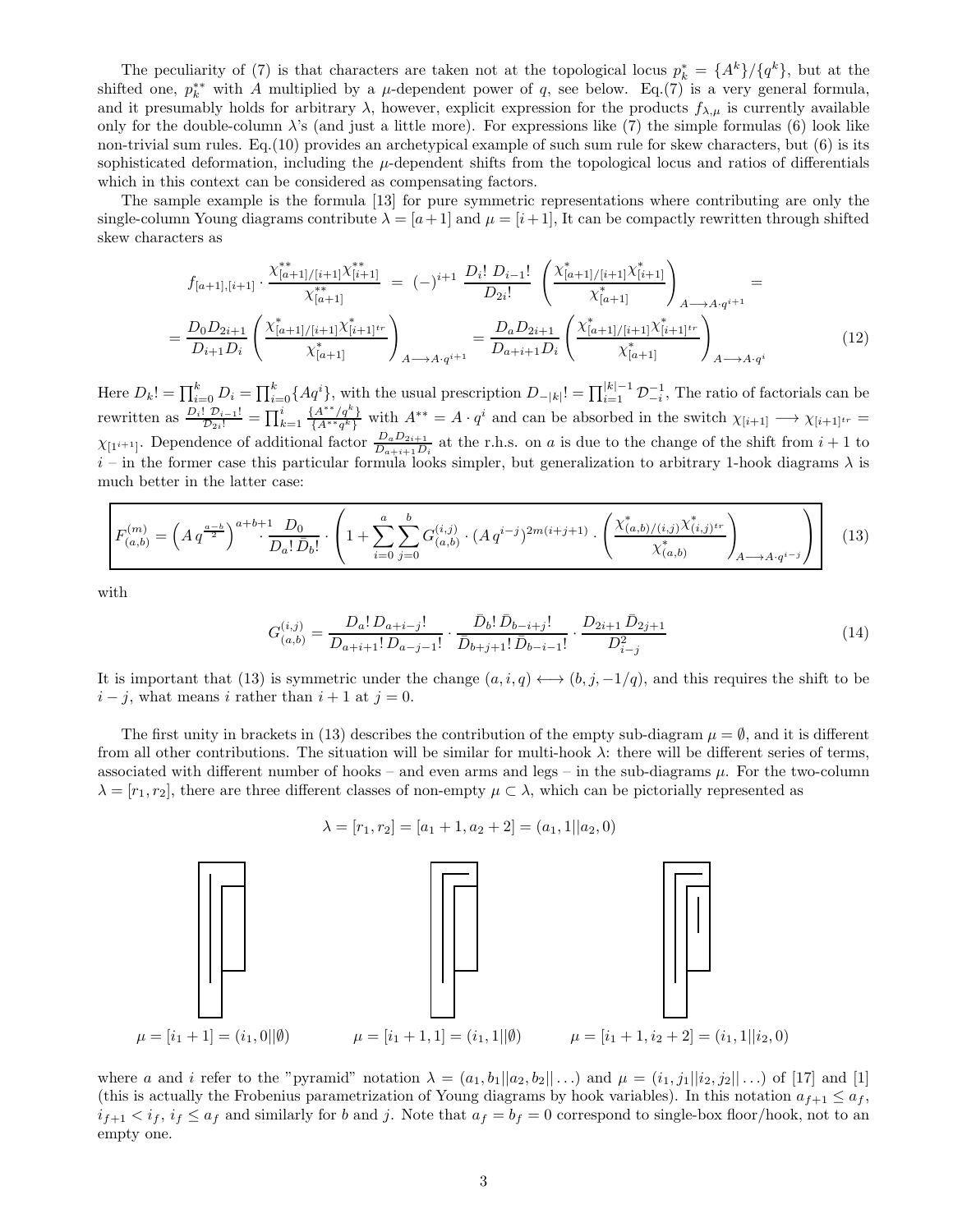The building blocks for the functions  $f_{\lambda,\mu}^{(m)} = f_{\lambda}^{\mu} \cdot \Lambda_{\mu}^{2m}$  will be denoted by  $g_{\lambda}^{\mu}$ :

$$
g_{(a,b)}^{(i,j)} := (-)^{i+j+1} \cdot (A \cdot q^{i-j})^{2m(i+j+1)} \cdot \frac{[a]!}{[a-i]![i]!} \cdot \frac{[b]!}{[b-j]![j]!} \cdot \frac{[a+b+1]}{[i+j+1]} \cdot \frac{D_i! \bar{D}_j!}{D_{a+i+1}! \bar{D}_{b+j+1}!} \cdot \frac{D_{2i+1} \bar{D}_{2j+1}}{D_{i-j}} \tag{15}
$$

We absorbed m-dependence into  $q$ , but suppressed this in the notation to make formulas readable.

In terms of g-functions for the 1-hook  $\lambda = (a, b)$ 

$$
F_{(a,b)}^{(m)} = \left(Aq^{\frac{a-b}{2}}\right)^{a+b+1} \cdot \left(g_{(a,b)}^{\emptyset} + \sum_{i=0}^{a} \sum_{j=0}^{b} g_{(a,b)}^{(i,j)}\right)
$$
(16)

This is the same quantity as (13) and comparison explains how g are expressed through the skew characters. Likewise in the 2-hook case we have for  $\lambda = (a_1, b_1 || a_2, b_2)$ 

$$
F_{(a_1,b_1||a_2,b_2)}^{(m)} = \prod_{f=1}^{2} \left( A q^{\frac{a_f - b_f}{2}} \right)^{a_f + b_f + 1} \cdot \left( g_{(a_2,b_2)}^{\emptyset} \cdot g_{(a_1,b_1)}^{\emptyset} + g_{(a_2,b_2)}^{\emptyset} \cdot \sum_{i_1=0}^{a_1} \sum_{j_1=0}^{b_1} g_{(a_1,b_1)}^{(i_1,j_1)} \cdot \xi_{(a_1,b_1||a_2,b_2)}^{(i_1,j_1||\emptyset)} + \sum_{i_1=0}^{a_1} \sum_{j_2=0}^{\min(a_2,i_1-1)} \sum_{j_1=0}^{b_1} \sum_{j_2=0}^{\min(b_2,j_1-1)} g_{(a_2,b_2)}^{(i_2,j_2)} \cdot g_{(a_1,b_1)}^{(i_1,j_1)} \cdot \frac{D_{i_1+i_2+1} \bar{D}_{j_1+j_2+1}}{D_{i_1-j_2} \bar{D}_{j_1-i_2}} \cdot \xi_{(a_1,b_1||a_2,b_2)}^{(i_1,j_1||i_2,j_2)} \right)
$$
(17)

 $m$ -dependence is hidden in  $g$ -functions, the three terms in the sum correspond to three cases in the picture (where  $b_1 = 1$  and  $b_2 = 0$ ), and m-independent correction factors  $\xi^{\mu}_{\lambda}$  are expressed through the skew-Schur functions. The main result of this paper is explicit formula for these factors, restricted to the case  $b_2 = 0$  (constraint  $b_1 = 1$ , imposed in the pictures is actually relaxed):

$$
\xi_{(a_1,b_1||a_2,b_2)}^{(0,0)} = \frac{D_{a_2}\bar{D}_{b_2}}{D_{a_2+1}\bar{D}_{b_2+1}} \cdot \left(\frac{K_{(a_1,b_1||a_2,b_2)}^{(0,0)}}{K_{(a_1,b_1)}^{(0,0)}}\right)_{A\longrightarrow A}
$$
\n
$$
\xi_{(a_1,b_1||a_2,b_2)}^{(i_1,0)} = \frac{D_{a_2-0}\bar{D}_{b_2-i_1}}{D_{a_2+i_1+1}\bar{D}_{b_2+0+1}} \cdot \left(\frac{K_{(a_1,b_1||a_2,b_2)}^{(i_1,0)}}{K_{(a_1,b_1)}^{(i_1,0)}}\right)_{A\longrightarrow A\cdot q^{i_1}}
$$
\n
$$
\xi_{(a_1,b_1||a_2,b_2)}^{(0,j_1)} = \frac{D_{a_2-j_1}\bar{D}_{b_2}}{D_{a_2+0+1}\bar{D}_{b_2+j_1+1}} \cdot \left(\frac{K_{(a_1,b_1||a_2,b_2)}^{(0,j_1)}}{K_{(a_1,b_1)}^{(0,j_1)}}\right)_{A\longrightarrow A\cdot q^{-j_1}}
$$
\n
$$
i_1, j_1 \geq 1: \qquad \xi_{(a_1,b_1||a_2,0)}^{(i_1, j_1)} = \left(\frac{K_{(a_1,b_1||a_2,0)}^{(i_1, j_1)}}{K_{(a_1,b_1)}^{(i_1, j_1)}}\right)_{A\longrightarrow A\cdot q^{i_1+1}}
$$
\n
$$
\xi_{(a_1,b_1||a_2,0)}^{(i_1, j_1||i_2,0)} = \left(\frac{K_{(a_1,b_1||a_2,0)}^{(i_1, j_1||i_2,0)}}{K_{(a_1,b_1)}^{(i_1, j_1)}K_{(a_2,0)}^{(i_2,0)}}\right)_{A\longrightarrow A\cdot q^{i_1+1}} \cdot i_2 + 2
$$
\n(18)

Here  $K_{\lambda}^{\mu}$  can be either  $\frac{x_{\lambda/\mu}^{*} \cdot x_{\mu}^{*}}{x_{\lambda}^{*}}$  or  $\frac{x_{\lambda/\mu}^{*} \cdot x_{\mu}^{*} \cdot x_{\mu}^{*}}{x_{\lambda}^{*}}$  – the difference between  $\chi_{\mu}^{*}$  and  $\chi_{\mu}^{*}$  drops away from the ratios. The first three of these formulas have good chances to be true for all  $b_2 \geq 0$ . However, in the last two formulas the shifts do not respect the symmetry, associating transposition of the diagrams  $a_f \leftrightarrow b_f$ ,  $i_f \leftrightarrow j_f$  with the change  $q \leftrightarrow -q^{-1}$  – thus they can *not* be true for arbitrary  $b_2$ . Instead for the double-column  $\lambda$ , i.e. for  $b_1 = 1, b_2 = 0$ , the shifts in all these formulas are by  $|\mu| - 1$  – the only exception is in the third line, but  $b_1 = 1$  allows only  $\mu = (0, 1)$ there, and this is the case of full factorization, when shifts do not matter.

Anyhow, at  $b_2 = 0$  and arbitrary  $b_1$  eqs.(18) work perfectly well as they are: one can check that these formulas provide *polynomials* for  $F_{\lambda}^{(m)}$  $\lambda_{\lambda}^{(m)}$  at arbitrary  $\lambda$  and  $m$  – and satisfy the necessary sum rules (6) at  $m = -1, 0, 1$ .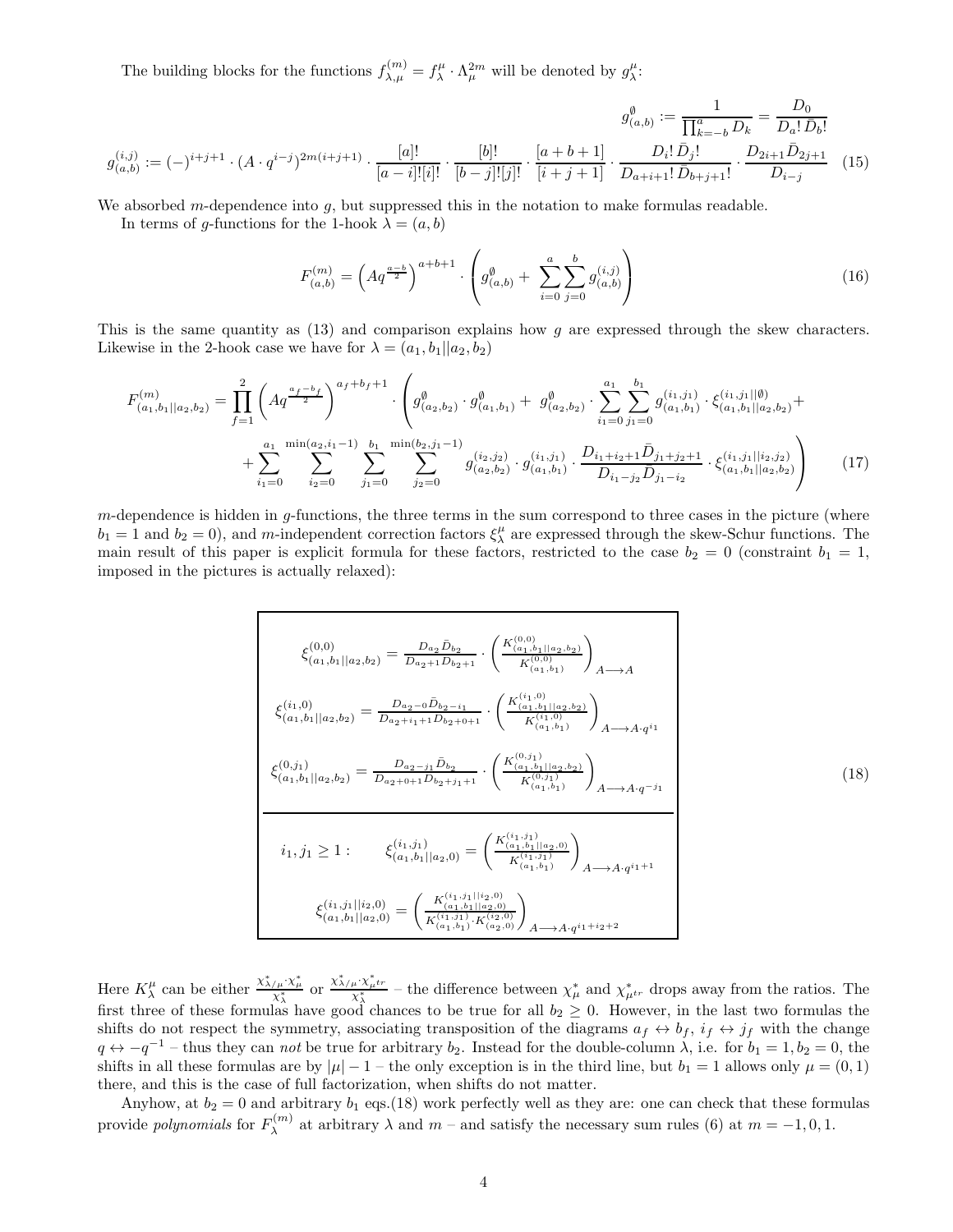These formulas are sufficient to describe HOMFLY for twist knots in arbitrary double-column representations  $R = [rr]$  and – by the change  $q \longrightarrow -q^{-1}$  – in arbitrary double-line  $R = [2^r]$ , thus providing the generalization of the result of [13] for arbitrary symmetric  $R = [r]$  and antisymmetric  $R = [1^r]$ . Generalization to superpolynomials [22] and application to Racah calculus a la  $[5, 8, 9]$  are straightforward – along the lines of [18] and [1] respectively. Reformulation in terms of shifted skew characters seems to resolve the main technical puzzle of [1]. The answer of [1] for exclusive unitary Racah matrix  $\overline{S}$  is now understood to be bilinear in shifted skew characters:

$$
\bar{S}_{\mu\nu} = \frac{D_R}{\mathcal{D}_{\mu}\mathcal{D}_{\nu}} \sum_{\mu,\nu \subset \lambda \subset R = [r^s]} \frac{D_{\tilde{\lambda}}(r) \cdot D_{\lambda}(s) \cdot Z^{\lambda}_{r|s}}{F_{\lambda}^{(-1)}(q,A)} \cdot f_{\lambda,\mu} \cdot f_{\lambda,\nu} \sim \sum_{\lambda \in [r^s]} C_{\lambda} \cdot \chi_{\lambda/\mu}^{**} \cdot \chi_{\lambda/\nu}^{**} \tag{19}
$$

with  $\mathcal{D}_{\mu}$  dimension of representation in  $R \otimes \bar{R}$ , associated with  $\mu \subset R$ . The weights  $C_{\lambda}$  are fully known from (18) for the case of  $R = [rr]$ . The second exclusive Racah matrix S diagonalizes this S by the usual rule [23]

$$
\bar{T}\bar{S}\bar{T} = ST^{-1}S^{\dagger} \tag{20}
$$

where  $\bar{T} = \text{diag}(\Lambda_u)$  and T is another diagonal matrix, made from the eigenvalues of  $\bar{S}$  (they are actually the R-matrix eigenvalues in the channel  $R \otimes R$ ). Thus S can be calculated from a known  $\overline{S}$  for every particular representation  $R = [rr]$ . These formulas, however, can not be the end of the story, and should possess further simplifications, also making transparent the unitarity of  $\bar{S}$  and S. In their present form they only add to conceptual mystery about the origin of F-factors and a variety of associated sum rules. Also unclarified remains the growth of complexity in formulas with the increasing number of hooks and its relation to a somewhat similar phenomenon for Alexander polynomials [21, 24]. We are going to address these issues in further publications.

## Acknowledgements

Our work is partly supported by RFBR grants 16-01-00291 (Y.K.), 16-02-01021 (A.M.) by young scientist grants 16-31-00484 (Y.K.), 15-31-20832-mol-a-ved (A.M.), by the Russian Academic Excellence Project '5-100' and Simons Foundation (Y.K.), by the joint grants 15-51-52031-HHC, 15-52-50041-YaF, 16-51-53034-GFEN, 16-51-45029-Ind.

## References

- [1] A.Morozov, JHEP (2016), arXiv:1606.06015v8
- [2] J.W.Alexander, Trans.Amer.Math.Soc. 30 (2) (1928) 275-306 J.H.Conway, Algebraic Properties, In: John Leech (ed.), Computational Problems in Abstract Algebra, Proc.Conf.Oxford, 1967, Pergamon Press, Oxford-New York, 329-358, 1970 V.F.R.Jones, Invent.Math. 72 (1983) 1; Bull.AMS 12 (1985) 103; Ann.Math. 126 (1987) 335 L.Kauffman,Topology 26 (1987) 395 P.Freyd, D.Yetter, J.Hoste, W.B.R.Lickorish, K.Millet, A.Ocneanu, Bull. AMS. 12 (1985) 239 J.H.Przytycki and K.P.Traczyk, Kobe J. Math. 4 (1987) 115-139 E.Witten, E.Witten, Comm.Math.Phys. 121 (1989) 351 A.Morozov and A.Smirnov, Lett.Math.Phys. 104 (2014) 585-612, arXiv:1307.2576 A.Morozov, Theor.Math.Phys. 187 (2016) 447-454, arXiv:1509.04928
- [3] S.-S. Chern and J. Simons, Ann.Math. 99 (1974) 48-69 E. Witten, Comm.Math.Phys. 121 (1989) 351-399 A.Morozov and A.Smirnov, Nucl.Phys. B835 (2010) 284-313, arXiv:1001.2003
- [4] N.Yu.Reshetikhin and V.G.Turaev, Comm. Math. Phys. 127 (1990) 1-26 E.Guadagnini, M.Martellini and M.Mintchev, Clausthal 1989, Procs.307-317; Phys.Lett. B235 (1990) 275 V. G. Turaev and O. Y. Viro, Topology 31, 865 (1992) A.Morozov and A.Smirnov, Nucl.Phys. B835 (2010) 284-313, arXiv:1001.2003 A.Smirnov, Proc. of International School of Subnuclar Phys. Erice, Italy, 2009, arXiv:hep-th/0910.5011
- [5] R.K.Kaul, T.R.Govindarajan, Nucl.Phys. B380 (1992) 293-336, hep-th/9111063; B393 (1993) 392-412 P.Ramadevi, T.R.Govindarajan and R.K.Kaul, Nucl.Phys. B402 (1993) 548-566, hep-th/9212110; Nucl.Phys. B422 (1994) 291-306, hep-th/9312215; Mod.Phys.Lett. A10 (1995) 1635-1658, hep-th/9412084 P.Ramadevi and T.Sarkar, Nucl.Phys. B600 (2001) 487-511, hep-th/0009188